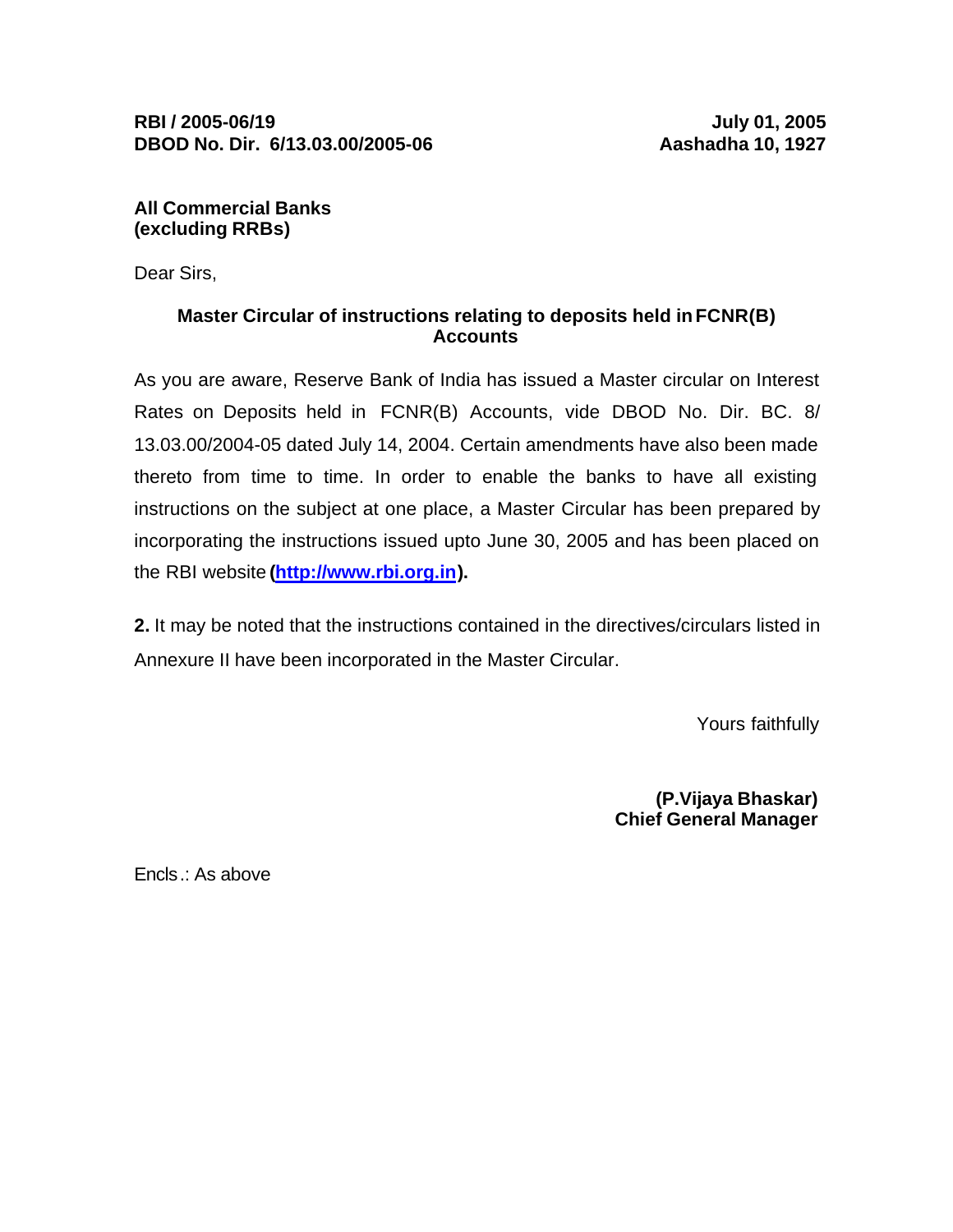# **Contents**

# **Master Circular on interest rates on deposits held in FCNR(B) Accounts**

| 1.  | Definition of the term 'Deposit'                                                                                          | 3              |
|-----|---------------------------------------------------------------------------------------------------------------------------|----------------|
| 2.  | Other important features of the scheme                                                                                    | 3              |
| 3.  | Manner of payment of interest                                                                                             | $\overline{4}$ |
| 4.  | Discretion to pay additional interest on deposits of bank's staff                                                         | 5              |
| 5.  | Premature withdrawal of deposits                                                                                          |                |
| 6.  | Payment of interest on overdue FCNR(B) deposits                                                                           | 6              |
| 7.  | Advances against FCNR(B) deposits – Manner of charging interest                                                           | $\overline{7}$ |
| 8.  | Margin on advance against term deposit                                                                                    | 8              |
| 9.  | Interest payable on the deposit of a deceased depositor                                                                   | 8              |
| 10. | Addition or deletion of name/s of joint account holders                                                                   | 10             |
| 11. | Payment of interest on FCNR(B) deposits of NRIs on return to<br>India                                                     | 10             |
| 12. | Conversion of FCNR(B) Accounts of the returning Indians into<br>RFC Account – Waiver of penalty                           | 11             |
| 13. | Conversion of FCNR(B) Accounts of the returning Indians into<br>RFC Accounts/Resident Rupee Accounts– Payment of interest | 11             |
| 14. | Payment of interest on term deposit maturing on Saturday/<br>Sunday/holiday/non-business working day                      | 11             |
| 15. | Prohibitions                                                                                                              | 11             |
| 16. | Annexure - I                                                                                                              | 13             |
| 17. | Annexure - II                                                                                                             | 14             |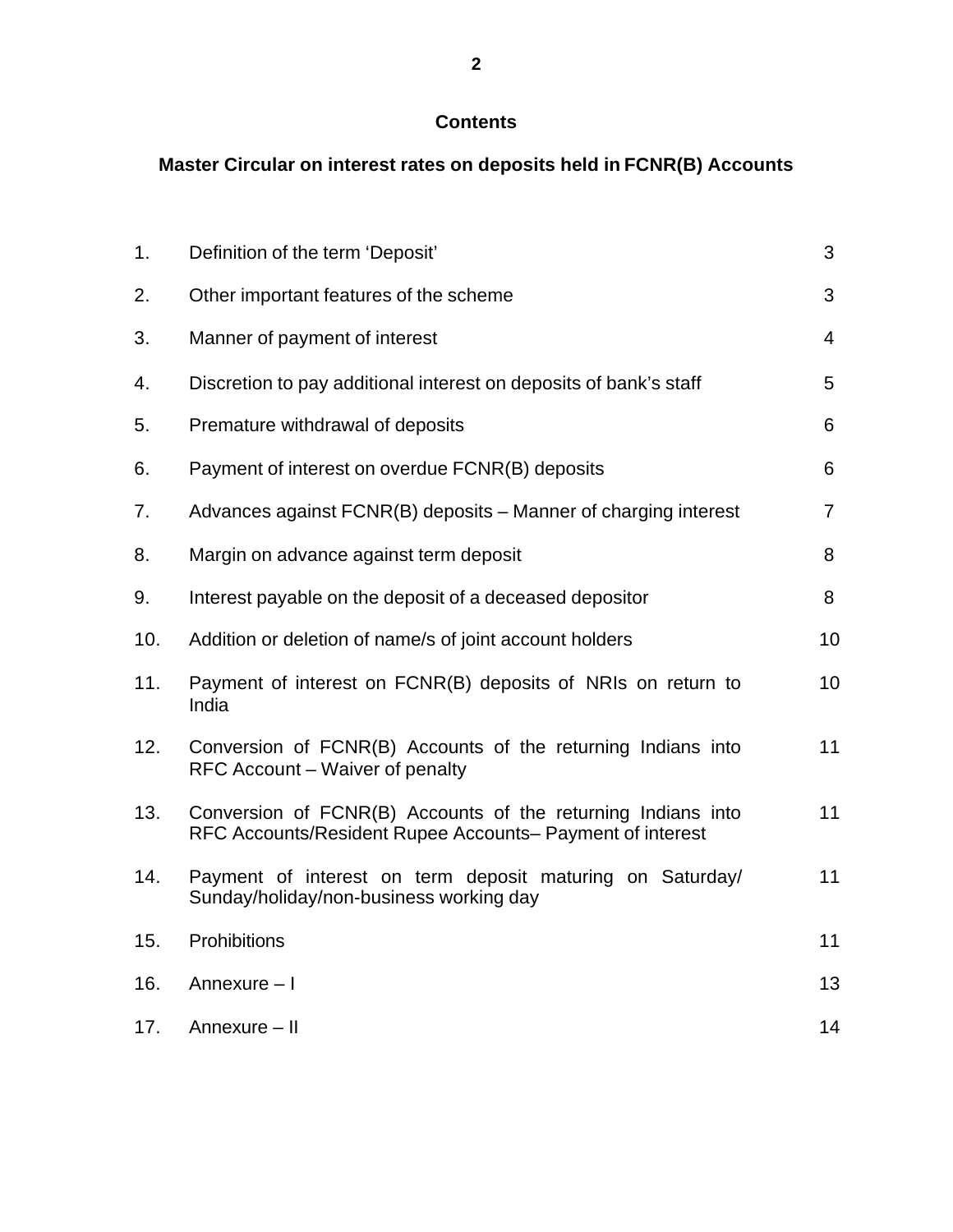# **Master Circular on interest rates on deposits held in FCNR (Banks) Accounts**

A commercial bank which is an Authorised Dealer in foreign exchange should not pay interest on deposits of money accepted by it or renewed by it under the Foreign Currency (Non-Resident) Accounts (Banks) Scheme, which came into force from May 15, 1993, except in accordance with the rates as specified in the Annexure I hereto and on the terms and conditions specified in the paragraphs below:

# **1. Definition of the term "Deposit"**

The deposits under the Scheme mean "term deposits" received by the bank for a fixed period and withdrawable only after the expiry of the said fixed period and shall also include Reinvestment Deposits and Cash Certificates or other deposits of similar nature.

# **2. Other important features of the Scheme**

(i) The Scheme covers deposits in Pound Sterling, US Dollar, Japanese Yen and EURO from non-resident individuals of Indian nationality or origin (NRIs).

### **Note** :

a) The facility of opening and maintaining FCNR(B) Accounts by Overseas Corporate Bodies such as overseas companies, firms, societies and other corporate bodies which are owned directly or indirectly to the extent of at least 60 per cent by NRIs and overseas trusts in which at least 60 per cent of the beneficial interest is irrevocably held by such persons (OCBs) has been withdrawn with effect from September 16, 2003.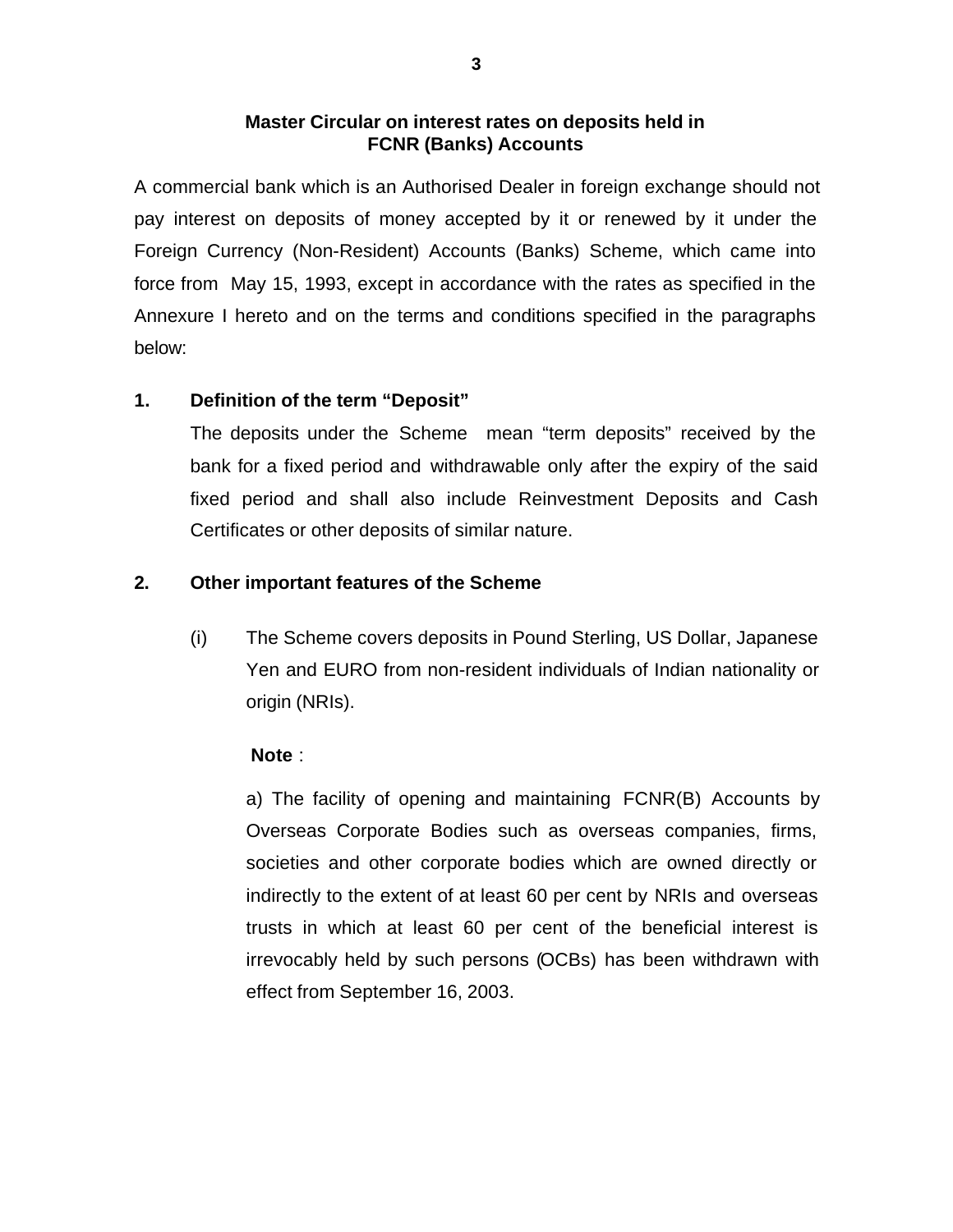b) An existing FCNR(B) Account held in the name of an OCB may be continued till original maturity and on maturity the proceeds shall be repatriated forthwith.

- (ii) Repatriation of funds in foreign currencies is permitted.
- (iii) The deposits should be accepted under the Scheme for the following maturity periods:
	- a) One year and above but less than two years.
	- b) Two years and above but less than three years.
	- c) Three years only.

# **Note**

Recurring Deposits shall not be accepted under FCNR (B) Scheme.

- (iv) Transfer of funds from the existing NRE accounts to FCNR(B) accounts and vice versa, of the same account holder, is permissible without the prior approval of Reserve Bank of India.
- (v) A bank should obtain prior approval of its Board of Directors for the interest rates it will be offering on deposits of various maturities, within the ceiling prescribed by Reserve Bank of India. Board of Directors of a bank may authorise the Asset Liability Management Committee to fix interest rates on deposits subject to reporting to the Board immediately thereafter.

# **3. Manner of payment of interest**

- i) The interest on the deposits accepted under the scheme should be paid on the basis of 360 days to a year.
- ii) The interest on FCNR (B) deposits should be calculated and paid in the manner indicated below :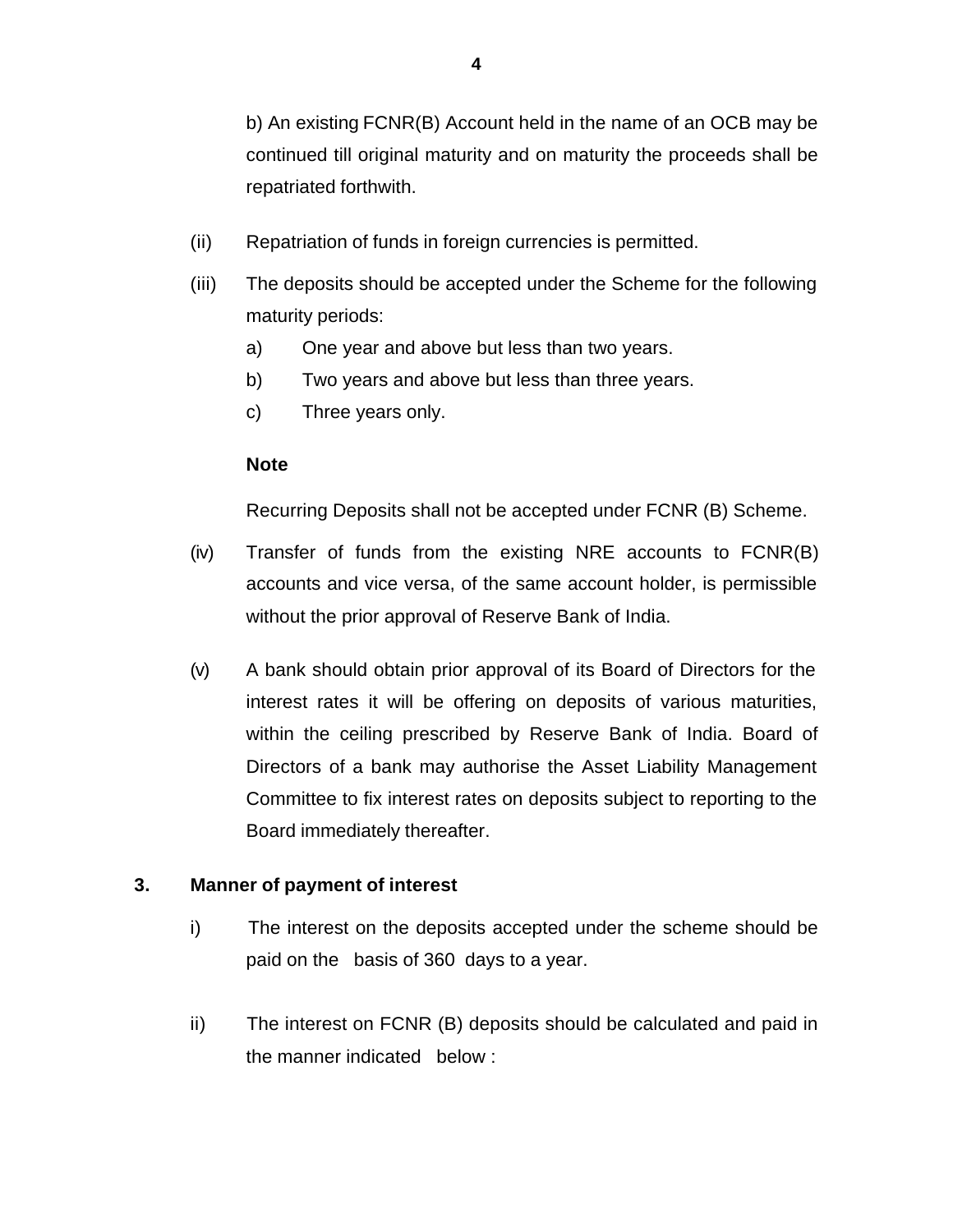a) For deposits upto one year, at the applicable rate without any compounding effect,

b) In respect of deposits for more than 1 year, at intervals of 180 days each and thereafter for remaining actual number of days. However, the depositor will have the option to receive the interest on maturity with compounding effect.

# **4. Discretion to pay additional interest not exceeding one per cent on deposits of bank's staff**

In respect of a deposit accepted in the name of -

i) a member or a retired member of the bank's staff, either singly or jointly with any other member or members of his/her family, or

ii) the spouse of a deceased member or a deceased retired member of the bank's staff,

a bank may, at its discretion, allow additional interest at a rate not exceeding one per cent per annum over and above the rate of interest prescribed by the bank subject to following conditions:

a) The depositor or all depositors of a joint account is/are non-resident/s of Indian nationality or origin, and;

b) The bank should obtain a declaration from the depositor concerned that the moneys so deposited or which may, from time to time, be deposited, shall be moneys belonging to the depositor as stated in clauses (a) or (b) above.

iii) The rate fixed by the bank for deposits of staff members, existing or retired, should not exceed the ceiling rate prescribed by RBI.( please refer to para (a) of Annexure I )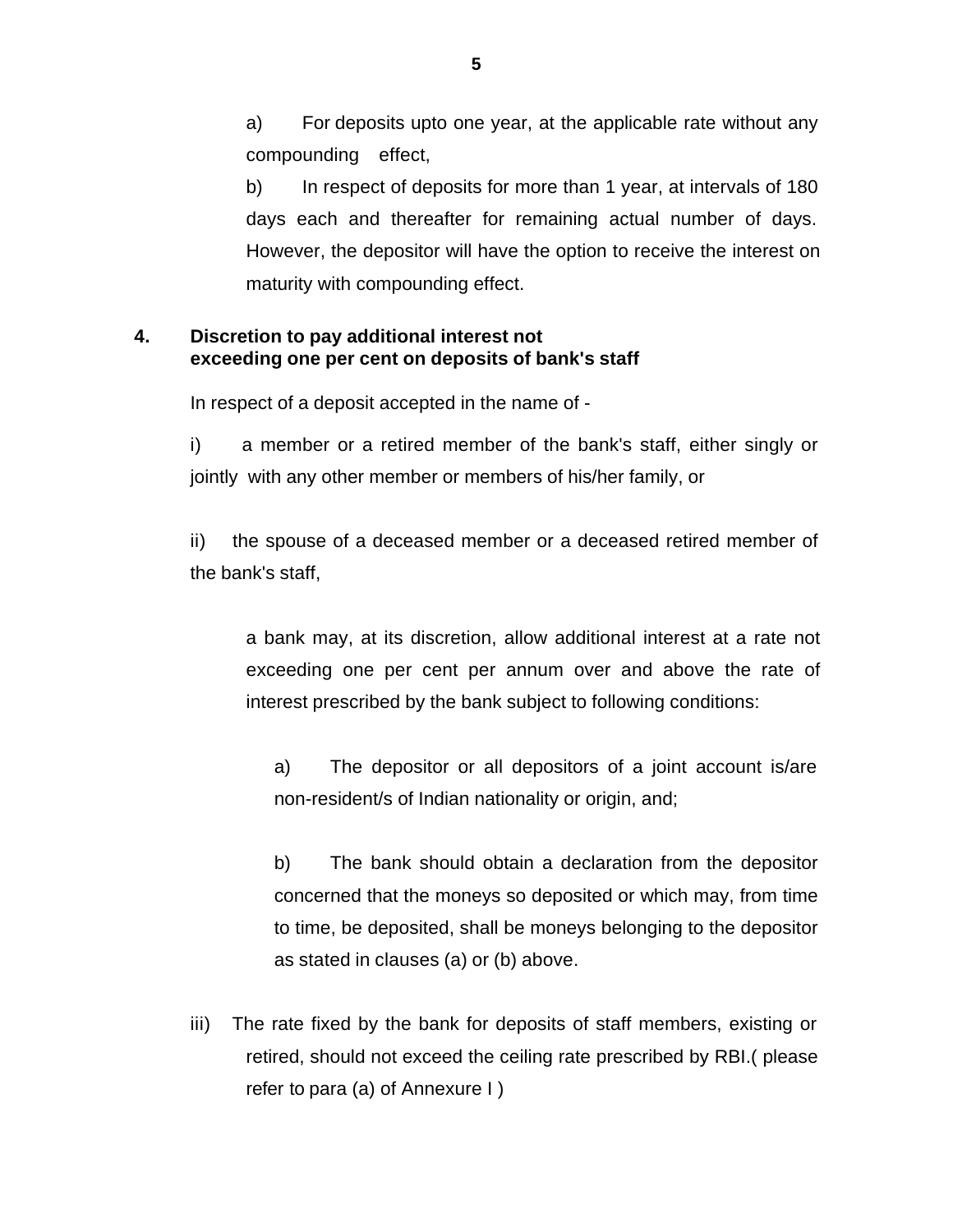# **Explanation:** `

Family' means and includes the spouse of the member/retired member of the bank's staff, his/her children, parents, brothers and sisters who are dependent on such a member/retired member but does not include a legally separated spouse.

# **5. Premature withdrawal of deposits**

- (i) Banks on request from the depositor should permit premature withdrawal of deposit under the FCNR(Banks) Scheme. Banks are free to levy penalty for such premature withdrawal at their discretion. Banks may also, at their discretion, levy penalty to recover the swap cost in the case of premature withdrawal of FCNR(B) deposits. Where premature withdrawal of FCNR(B) deposits take place before completion of the minimum stipulated period of one year, in which case no interest is payable, banks may at their discretion levy penalty to cover the swap cost. However, the components of penalty should be clearly brought to the notice of the depositors at the time of acceptance of the deposits. If the depositors are not informed of the penalty provisions at the time of acceptance of deposits, the exchange loss arising out of premature withdrawal will have to be borne by the banks.
- (ii) Conversion of FCNR(B) deposits into NRE deposits or vice-versa before maturity should be subject to the penal provision relating to premature withdrawal.

### **6. Payment of interest on overdue FCNR(B) Deposits :**

Banks may, at their discretion, renew an overdue deposit or a portion thereof provided the overdue period from the date of maturity till the date of renewal (both days inclusive) does not exceed 14 days. The rate of interest payable on the amount of the deposit so renewed should be the appropriate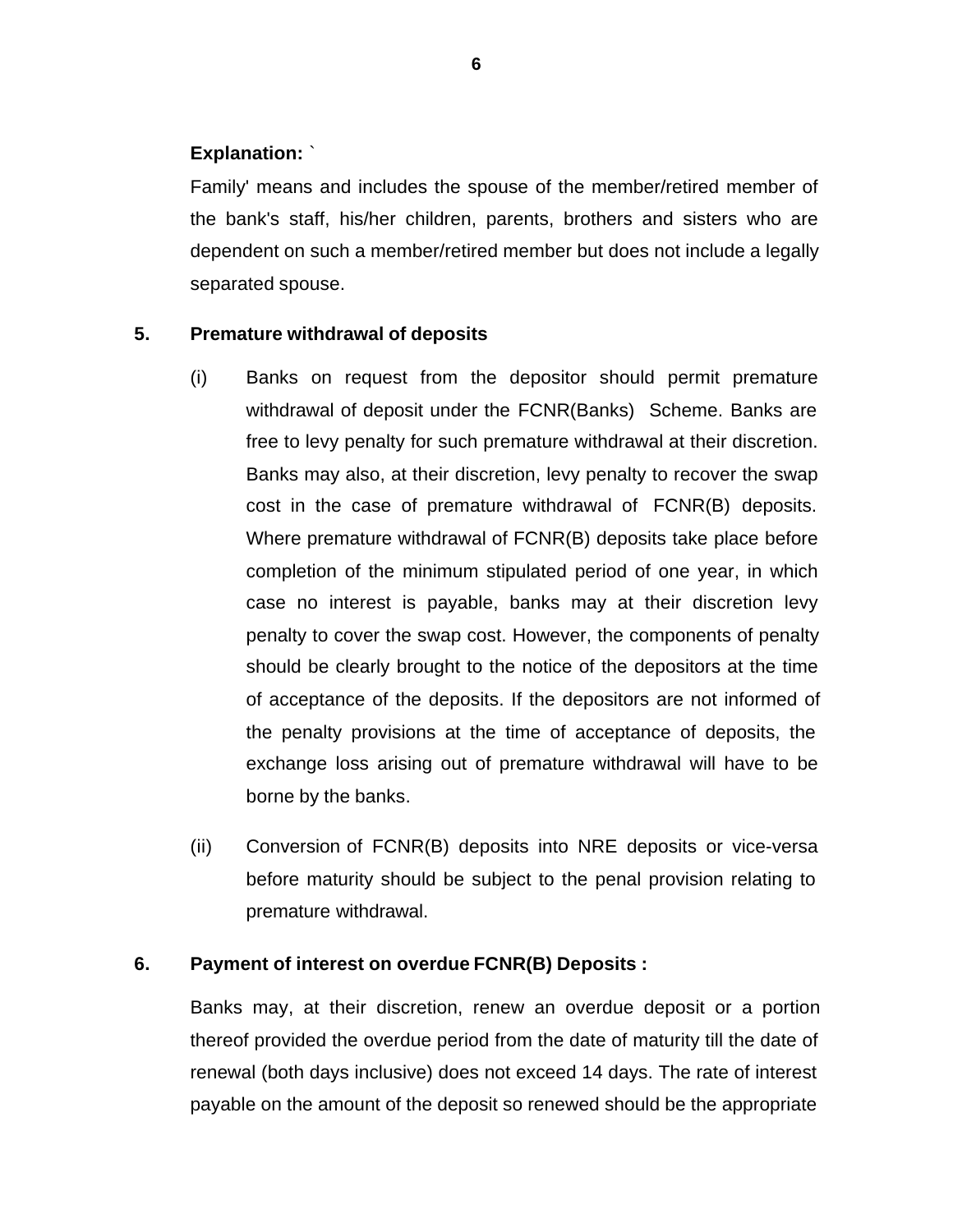rate of interest for the period of renewal as prevailing on the date of maturity or on the date when the depositor seeks renewal, whichever is lower. In the case of overdue deposits where the overdue period exceeds 14 days and if the depositor places the entire amount of overdue deposit or a portion thereof as a fresh FCNR (B) deposit, banks may fix their own interest rates for the overdue period on the amount so placed as a fresh term deposit. Banks will have freedom to recover the interest so paid for the overdue period if the deposit is withdrawn before completion of minimum stipulated period under the scheme, after renewal.

#### **7. Advances against FCNR(B) deposits - Manner of charging interest**

i) When a loan or an advance is granted against a FCNR(B) term deposit which stands in the name of:

- a) the borrower either singly or jointly;
- b) one of the partners of a partnership firm and the advance is made to the said firm;
- c) the proprietor of a proprietary concern and the advance is made to such a concern;
- d) a ward whose guardian is competent to borrow on behalf of the ward, and where advance is made to guardian of the ward in such capacity;

a bank would be free to charge a rate of interest without reference to its own Benchmark Prime Lending Rate (BPLR).

A bank, at its discretion, may charge a rate of interest less than what was prescribed above in the case of advances upto Rs.3 lakhs, when converted notionally in Rupees at the time of granting advance, to a member or a retired member of the bank's staff or the spouse of a deceased member/retired member of the bank's staff against his/her term deposit specified in paragraph (4) above.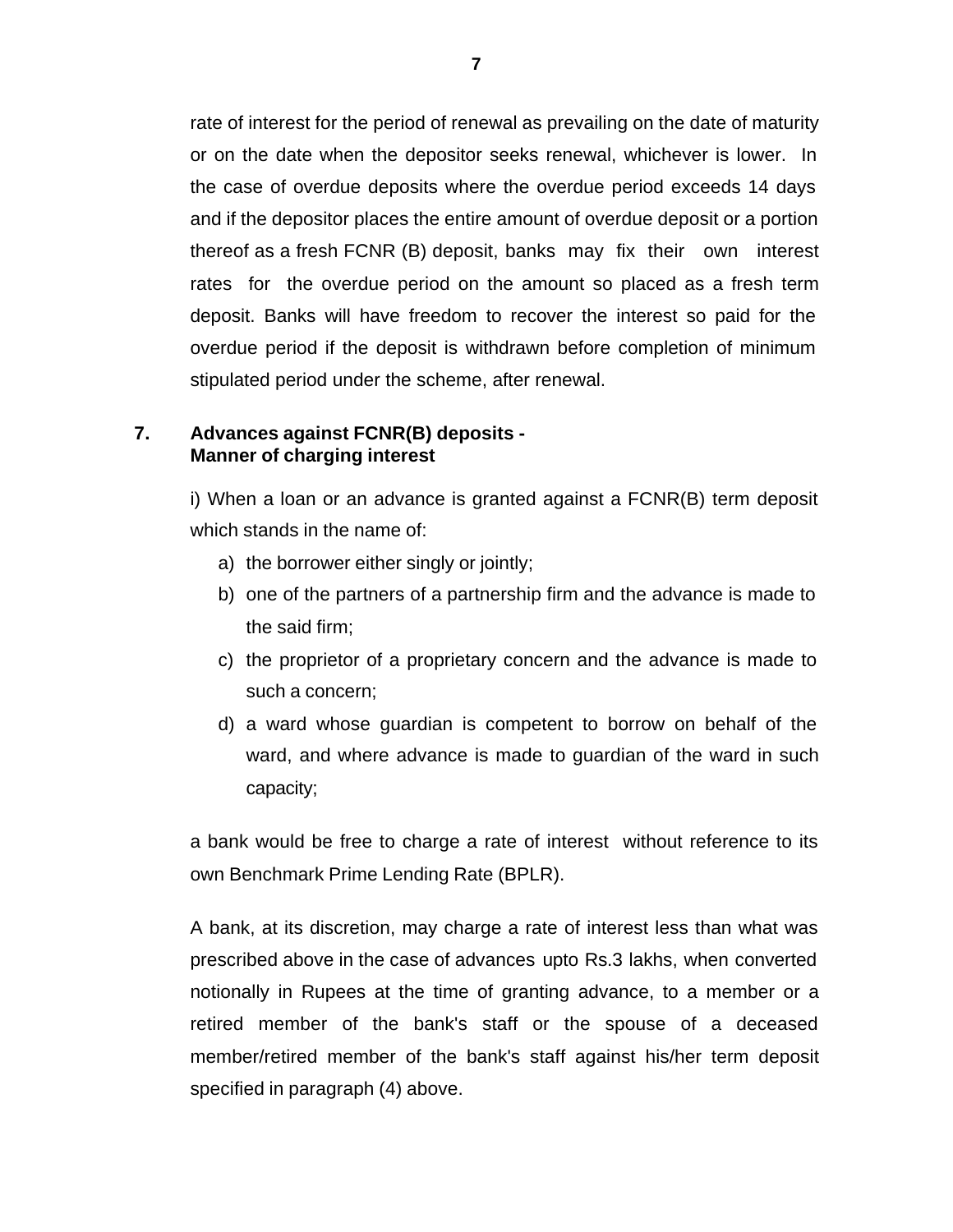ii) When an advance is granted against a term deposit which is not in the nature of sub-clause (i) above;

a) a bank would be free to charge a rate of interest without reference to the Benchmark Prime Lending Rate, provided the advance is upto Rs. 2 lakhs, and

b) if the advance exceeds Rs. 2 lakhs, the bank should charge interest at the rate prescribed in terms of Reserve Bank of India's directive relating to interest rates on advances issued from time to time.

If the term deposit against which an advance was granted is withdrawn before completion of the prescribed minimum maturity period, such an advance should not be treated as advance against term deposit and interest should be charged as prescribed in terms of Reserve Bank of India's directive on interest rates on advances issued from time to time.

iii) When a loan or advance is granted out of resources mobilized under the scheme, interest rate chargeable should be at the rate as prescribed in terms of Reserve Bank of India's directive relating to Interest Rates on Advances.

#### **8. Margin on advance against term deposit**

A bank may determine the margin on a case-to-case basis.

#### **9. Interest payable on the deposit of a deceased depositor**

In the case of a term deposit standing in the name/s of -

- i) a deceased individual depositor, or
- ii) two or more joint depositors, where one of the depositors has died, interest should be paid in the manner indicated below :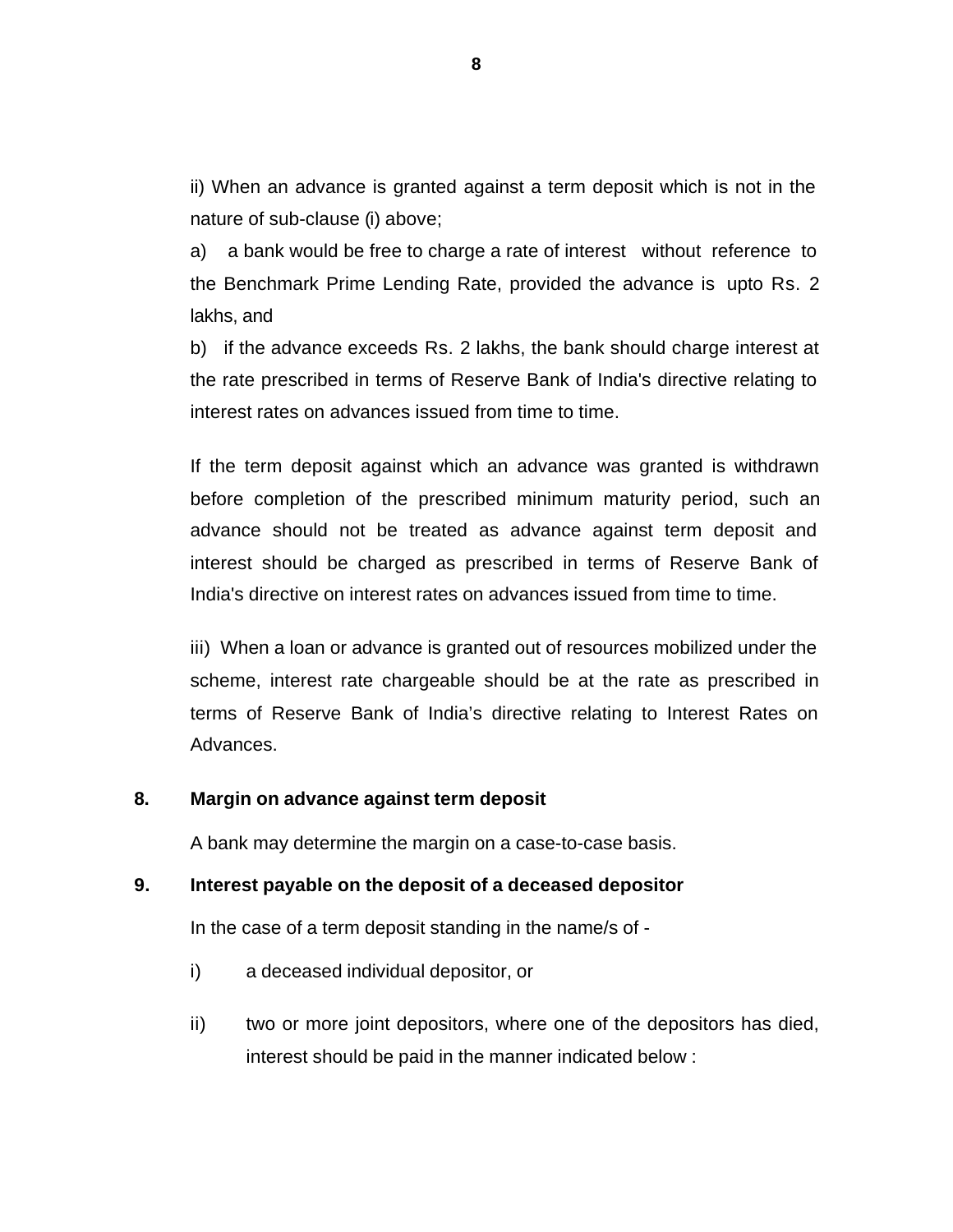- a) at the contracted rate on the maturity of the deposit;
- b) in the event of the payment of the deposit being claimed before the maturity date, the bank should pay interest at an applicable rate prevailing on the date of placement of the deposit, without charging the penalty;
- c) in the event of death of the depositor before the date of maturity of the deposit and the amount of the deposit is claimed after the date of maturity, the bank should pay interest at the contracted rate till the date of maturity. From the date of maturity to the date of payment, the bank should pay simple interest at the applicable rate operative on the date of maturity, for the period for which the deposit remained with the bank beyond the date of maturity. However, in the case of death of the depositor after the date of maturity of the deposit, the bank should pay interest at a rate operative on the date of maturity in respect of savings deposits held under RFC Account Scheme, from the date of maturity till the date of payment;
- d) if, on request from the claimant/s, the bank agrees to split the amount of term deposit and issues two or more receipts individually in the name/s of the claimant/s, it should not be construed as premature withdrawal of the term deposit for the purpose of levy of penalty provided the period and aggregate amount of the deposit do not undergo any change.

#### **Note**

In the case of claimant/s being residents, the maturity proceeds may be converted into Indian rupees on the date of maturity and interest be paid for the subsequent period at a rate applicable to the deposit of similar maturity under domestic deposit scheme.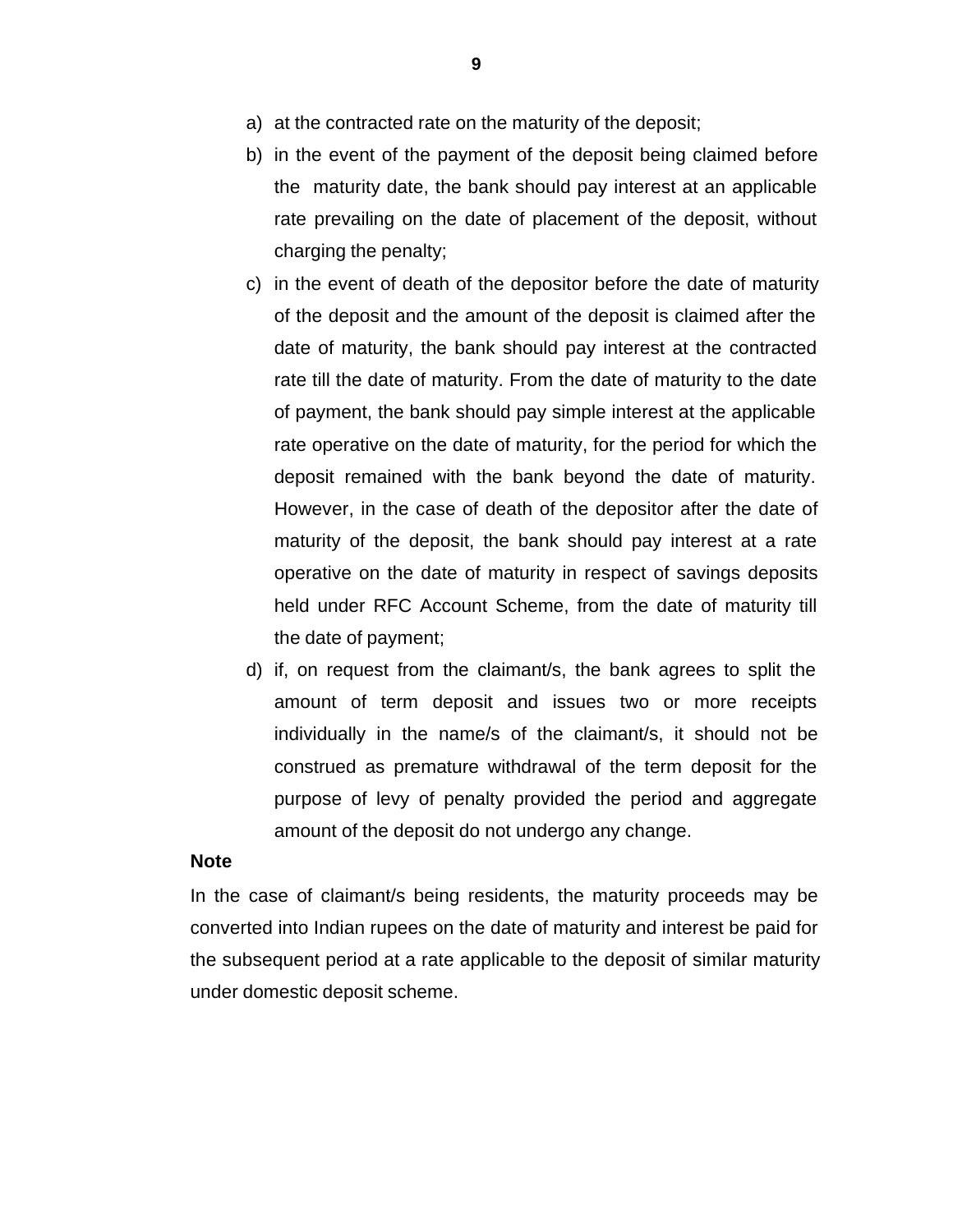#### **10. Addition or deletion of name/s of joint account holders**

A bank may, at the request of all the joint holders, allow the addition or deletion of name/s of joint account holder/s if the circumstances so warrant or allow an individual depositor to add the name of another person as a joint holder. However, in no case the amount or duration of the original deposit should undergo a change in any manner whatsoever, and all the joint account holders are non-residents of Indian nationality or origin. The bank should ascertain the reasons from the applicants for doing so and also satisfy themselves about the bonafide nature of the request. Further, opening of accounts in the names of Pakistani/Bangladeshi nationals though of Indian origin will require approval of Reserve Bank from the exchange control angle.

#### **11. Payment of interest on FCNR(B) deposits of NRIs on return to India**

Banks may allow FCNR(B) deposits of persons of Indian nationality/origin who return to India for permanent settlement to continue till maturity at the contracted rate of interest, if desired. Except the provision relating to rate of interest and reserve requirements as applicable to FCNR(B) deposits, for all other purposes, such deposits should be treated as resident deposits from the date of return of account holder to India. Premature withdrawal of such FCNR(B) deposits should be subject to penal provision of the Scheme. Banks should convert the FCNR(B) deposits on maturity into Resident Rupee Deposit Account or RFC Account (if eligible) at the option of the account holder. The rate of interest on the new deposit (Rupee account or RFC Account) should be the relevant rate applicable for such deposit account.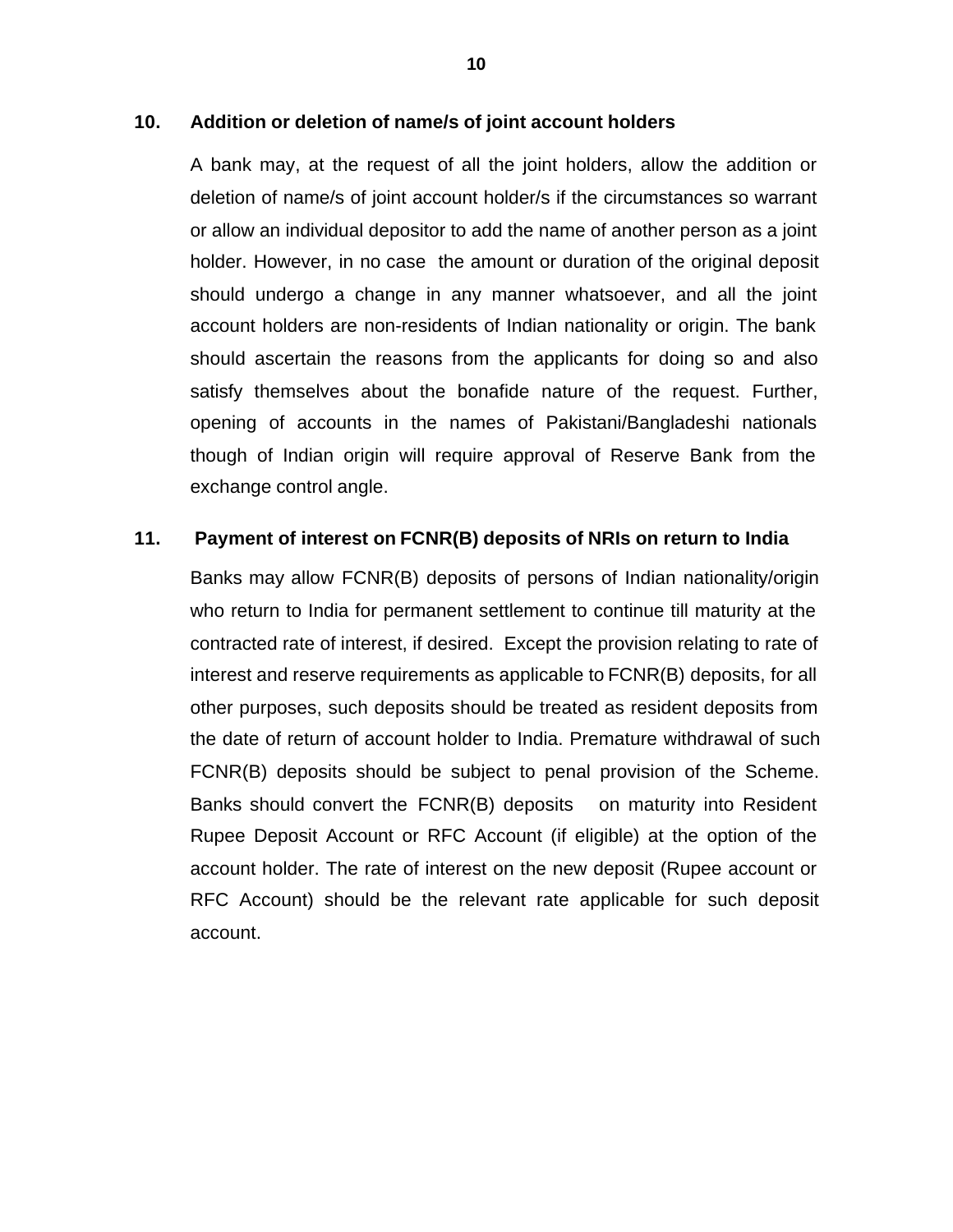## **12. Conversion of FCNR(B) Accounts of the Returning Indians into RFC Account - Waiver of Penalty**

Penal provision in the case of premature conversion of balances held in FCNR(B) deposits into Resident Foreign Currency Accounts by Non-Resident Indians on their return to India would not be applicable.

### **13. Conversion of FCNR(B) Accounts of the Returning Indians into RFC Accounts/ Resident Rupee Accounts - Payment of interest**

A bank should pay interest at its discretion at the time of conversion of FCNR(B) Account into RFC/Resident Rupee Account even if the same has not run for a minimum maturity period, subject to the condition that the rate of interest should not exceed the rate payable on savings bank deposits held under RFC Account Scheme.

# **14. Payment of interest on term deposit maturing on Saturday/Sunday/ holiday/non-business working day**

In respect of a term deposit maturing for payment on a Saturday/Sunday or a holiday or a non-business working day, banks should pay interest at the originally contracted rate on the deposit amount for the Saturday/Sunday/holiday/non-business working day intervening between the date of expiry of the specified term of the deposit and the date of payment of the proceeds of the deposit on the succeeding working day.

### **15. Prohibitions**

No bank should -

- i) accept or renew a deposit over three years;
- ii) discriminate in the matter of rate of interest paid on the deposits, between one deposit and another accepted on the same date and for the same maturity, whether such deposits are accepted at the same office or at different offices of the bank, except on the size group basis.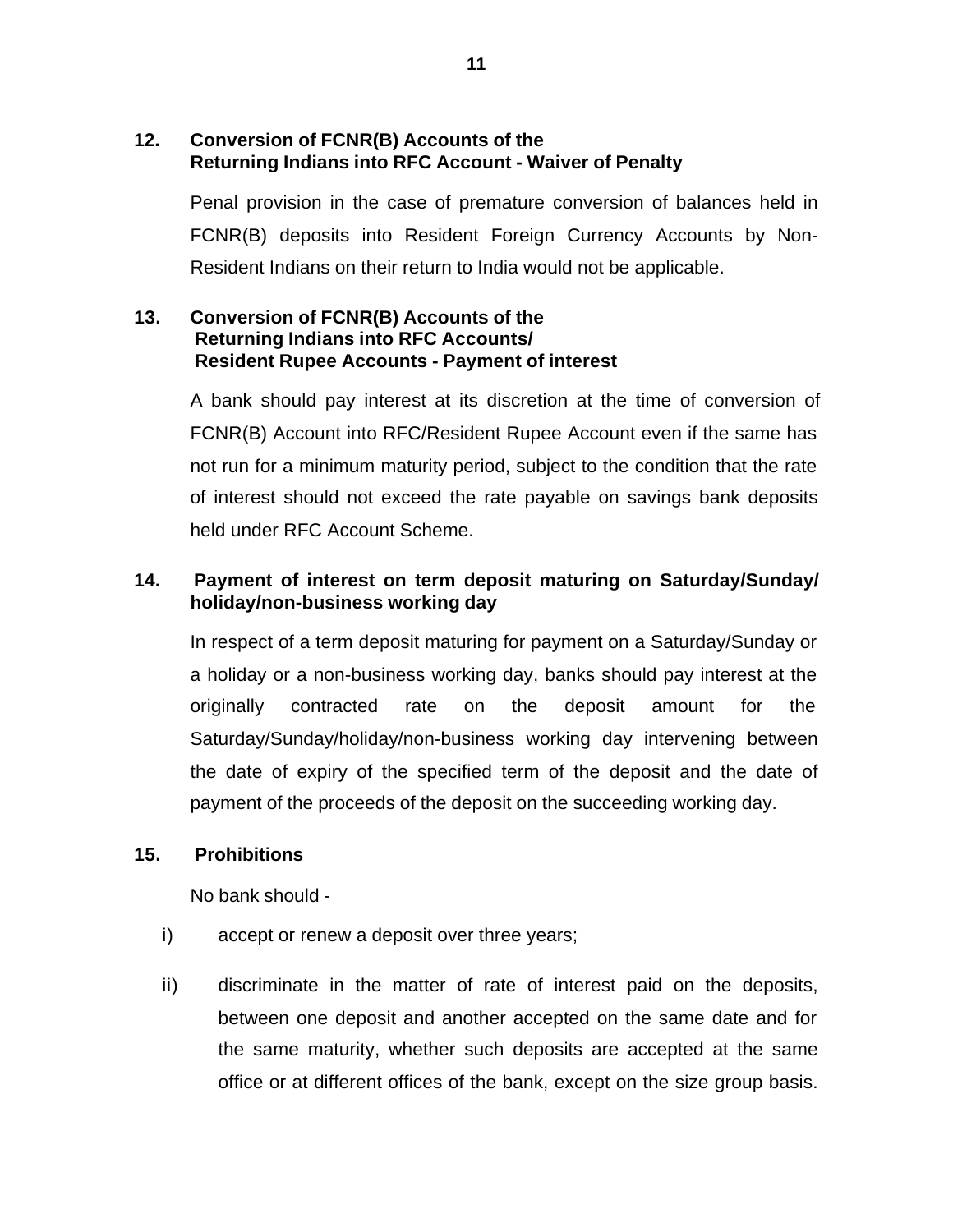The permission to offer varying rates of interest based on size of the deposits will be subject to the following conditions:

- a) Banks should, at their discretion, decide the currency wise minimum quantum on which differential rates of interest may be offered. For the term deposits below the prescribed quantum with same maturity, the same rate should apply.
- b) The differential rates of interest so offered should be subject to the overall ceiling prescribed.
- c) Interest rates paid by the bank should be as per the schedule and not subject to negotiation between the depositor and the bank.
- iii) pay brokerage, commission or incentives on deposits mobilized under FCNR(B) Scheme in any form to any individual, firm, company, association, institution or any other person.
- iv) employ/engage any individual, firm, company, association, institution or any other person for collection of deposit or for selling any other deposit linked products on payment of remuneration or fees or commission in any form or manner.

-----------------------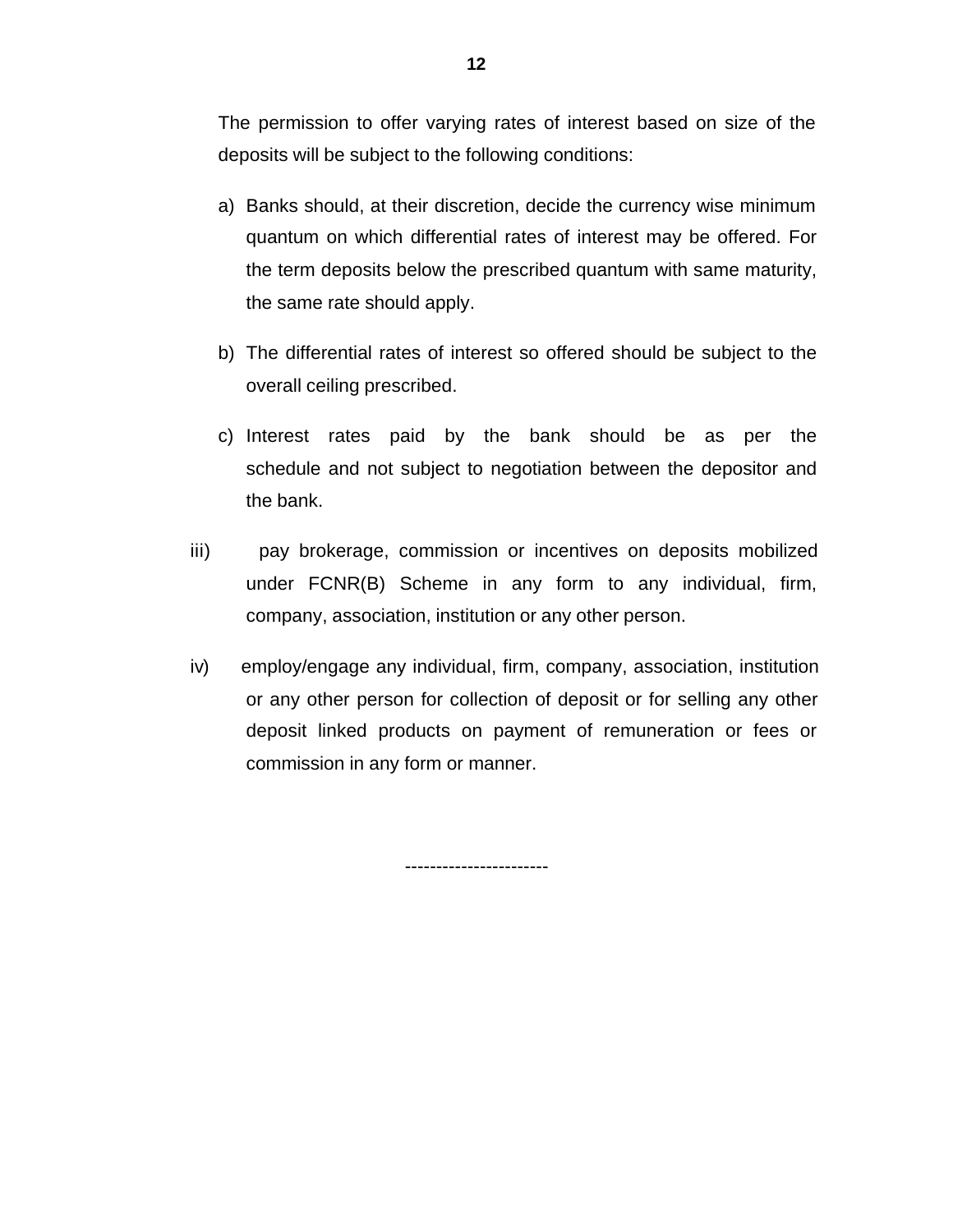#### **Annexure-I**

# **Interest rates applicable to deposits accepted under Foreign Currency Non-Resident Accounts (Banks) Scheme**

- a) In respect of deposits of one year and above, interest shall be paid within the ceiling rate of LIBOR/SWAP rates for the respective currency / corresponding maturities minus 25 basis points. On floating rate deposits, interest shall be paid within the ceiling of SWAP rates for the respective currency/maturity minus 25 basis points. For floating rate deposits, the interest reset period shall be six months. However, in respect of Yen deposits, banks have the freedom to set the FCNR (B) deposit rates which may be equal or less than LIBOR.
- (b) The LIBOR/SWAP rates as on the last working day of the preceding month would form the base for fixing ceiling rates for the interest rates that would be offered effective the following month.
- (c) Banks would have the option to choose the current SWAP rates quoted on any online screen based information system while offering FCNR (B) deposits.

--------------------------